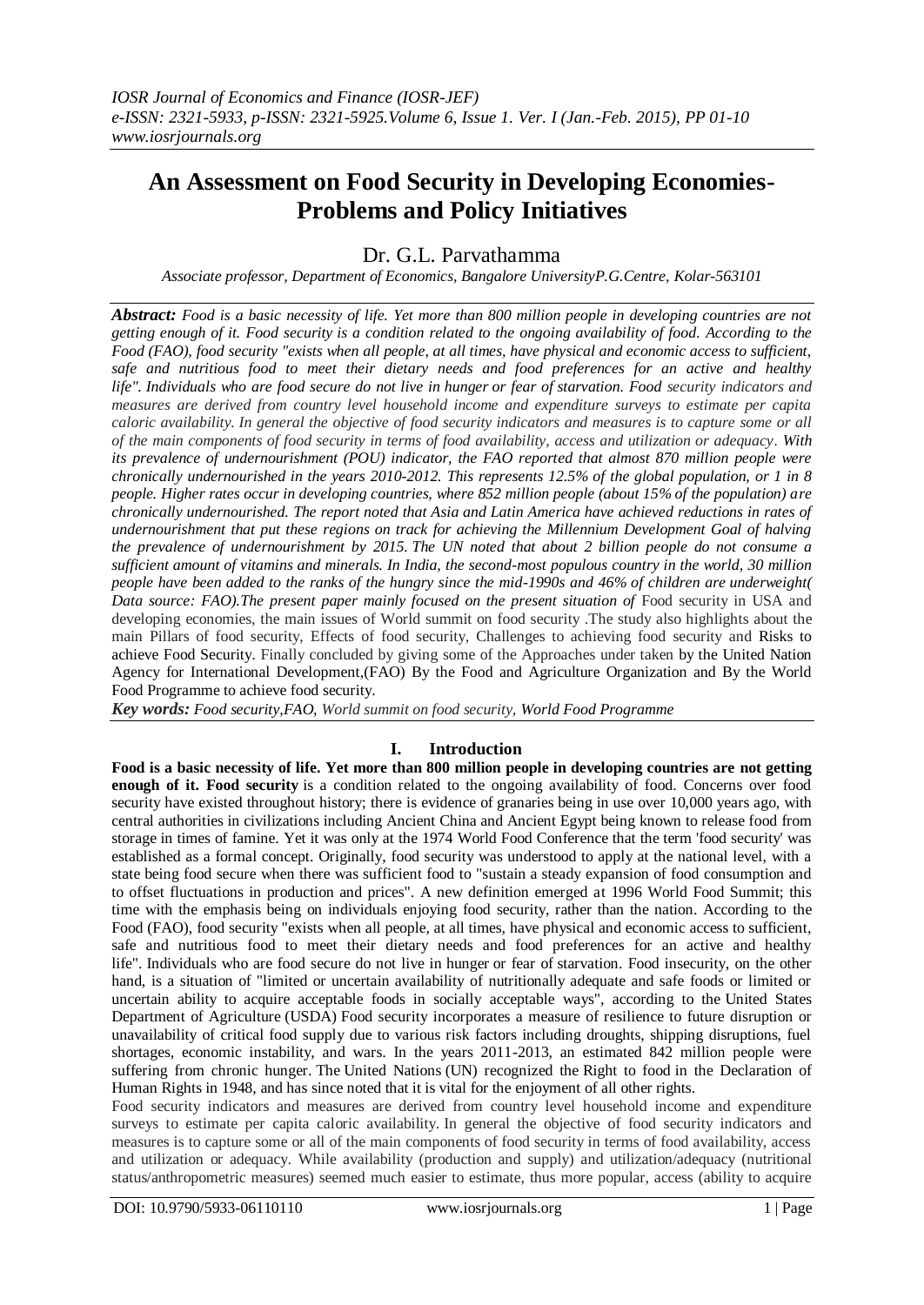sufficient quantity and quality) remain largely elusive. The factors influencing household food access are often context specific. Thus the financial and technical demands of collecting and analyzing data on all aspects of household's experience of food access and the development of valid and clear measures remain a huge challenge. Nevertheless several measures have been developed that aim to capture the access component of food security, with some notable examples developed by the USAID-funded Food and Nutrition Technical Assistance (FANTA) project, collaborating with Cornell and Tufts University and Africare and World Vision. These include:

**Household Food Insecurity Access Scale (HFIAS**) - continuous measure of the degree of food insecurity (access) in the household in the previous month

**Household Dietary Diversity Scale (HDDS)** - measures the number of different food groups consumed over a specific reference period (24hrs/48hrs/7days).

**Household Hunger Scale (HHS) -** measures the experience of household food deprivation based on a set of predictable reactions, captured through a survey and summarized in a scale.

**Coping Strategies Index (CSI) -** assesses household behaviors and rates them based on a set of varied established behaviors on how households cope with food shortages. The methodology for this research is base on collecting data on a single question: "What do you do when you do not have enough food, and do not have enough money to buy food /

**The [FAO,](http://en.wikipedia.org/wiki/FAO) [World Food Programme](http://en.wikipedia.org/wiki/World_Food_Programme) (WFP),** and [International Fund for Agricultural Development](http://en.wikipedia.org/wiki/International_Fund_for_Agricultural_Development) (IFAD) collaborate to produce **The State of Food Insecurity in the World. The** 2012 edition described improvements made by the FAO to the prevalence of undernourishment (POU) indicator that is used to measure rates of food insecurity. New features include revised minimum dietary energy requirements for individual countries, updates to the [world population](http://en.wikipedia.org/wiki/World_population) data, and estimates of food losses in retail distribution for each country. Measurements that factor into the indicator include dietary energy supply, food production, food prices, food expenditures, and volatility of the [food system.](http://en.wikipedia.org/wiki/Food_system) The insecurity range from food secure situations to full-scale [famine.](http://en.wikipedia.org/wiki/Famine) Rates

**Number of people affected by undernourishment, 2010–12 (by region, in millions)**



With its prevalence of undernourishment (POU) indicator, the FAO reported that almost 870 million people were chronically undernourished in the years 2010-2012. This represents 12.5% of the global population, or 1 in 8 people. Higher rates occur in developing countries, where 852 million people (about 15% of the population) are chronically undernourished. The report noted that Asia and Latin America have achieved reductions in rates of undernourishment that put these regions on track for achieving the Millennium Development Goal of halving the prevalence of undernourishment by 2015. The UN noted that about 2 billion people do not consume a sufficient amount of vitamins and minerals. In India, the second-most populous country in the world, 30 million people have been added to the ranks of the hungry since the mid-1990s and 46% of children are [underweight\(](http://en.wikipedia.org/wiki/Underweight) Data source: FAO)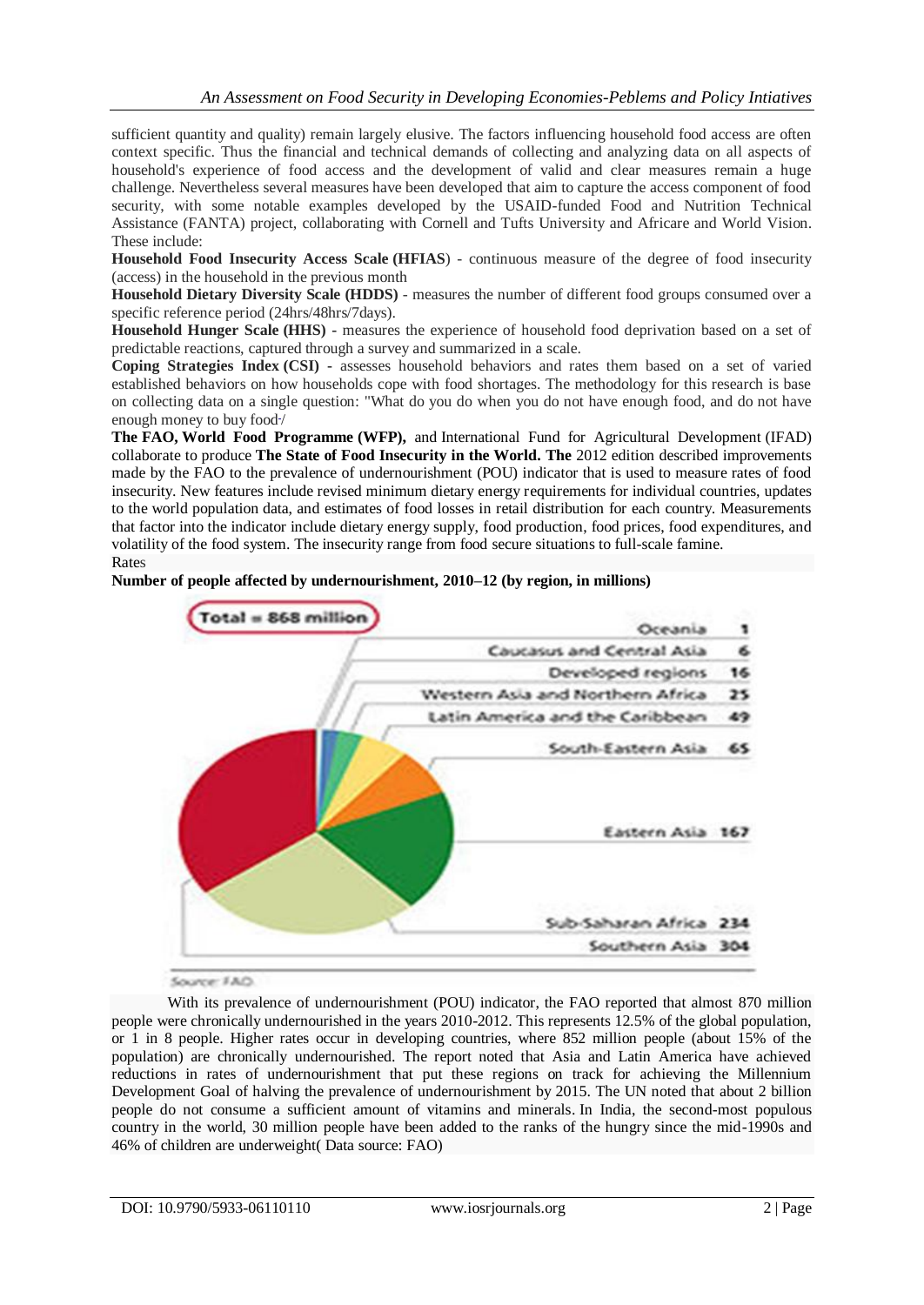## **Food security in USA**

The [United States Department of Agriculture](http://en.wikipedia.org/wiki/United_States_Department_of_Agriculture) defines food insecurity as "limited or uncertain availability of nutritionally adequate and safe foods or limited or uncertain ability to acquire acceptable foods in socially acceptable ways. National Food Security Surveys are the main survey tool used by the USDA to measure [food security in the United States.](http://en.wikipedia.org/wiki/Food_security_in_the_United_States) Based on respondents' answers to survey questions, the household can be placed on a continuum of food security defined by the USDA. This continuum has four categories: high food security, marginal food security, low food security, and very low food security.[\[41\]](http://en.wikipedia.org/wiki/Food_security#cite_note-Measurement_US-41) [Economic Research](http://en.wikipedia.org/wiki/Economic_Research_Service)  [Service](http://en.wikipedia.org/wiki/Economic_Research_Service) report number 155 (ERS-155) estimates that 14.5 percent (17.6 million) of US households were food insecure at some point in 2012. The prevalence of food insecurity has been relatively in the United States since the economic recession 2008.In 2012:49.0 million People lived in food-insecure households.12.4 million Adults lived in households with very low food security.8.3 million Children lived in food-insecure households in which children, along with adults, were food insecure.977,000 children lived in households in which one or more child experienced very low food security.

## **Feed the Future programme**

The government of the United States has taken up an initiative along with other local government agencies as well as global partners, the G8 countries, and donors to reduce global hunger and to improve food security condition in the world. Exploiting the G8 Summit of 2009 held in L'Aquila, Italy, and President Barack Obama insisted global leaders to revert the three-decade old trend of reduced agricultural investments, and instead, choose to increase cash flow in their respective agricultural sectors in a drive to bolster global food security. This led to the birth of the ["Feed the Future"](http://en.wikipedia.org/w/index.php?title=Feed_the_Future&action=edit&redlink=1) program Initially, the U.S had been successful in collecting above \$18 billion as funds for the program from the G8 countries as well as other donors. The "Feed the Future" initiative is presently led by the U.S Agency for International Development and has the support of other government-funded bodies like the State Department, Peace Corps, Millennium Challenge Corporation, the Treasury Department, U.S. Trade Representative, Overseas Private Investment Corporation, the U.S. African Development Foundation, and the U.S Department of Agriculture. The target group of this initiative is the smallholder farmers, especially women. Feed the Future has plans to help partner countries to develop their agricultural sector with an aim to improve their agricultural output. Spurt in economic growth would ultimately lead to higher income and help into eradicate hunger, poverty as well as under nutrition from the society. This initiative is expected to work on the basis of country-led priorities that call for consistent support by the governments, donor organizations, the private sector, and the civil society to accomplish its long-term goals.

## **World summit on food security**

The world summit on food security held in Rome in 1996, noted that "food should not be used as an instrument for political and economic pressure". According to the **International Centre for Trade and Sustainable Development**, failed agriculture market regulation and the lack of anti-dumping mechanisms engenders much of the world's food scarcity and malnutrition. As of late 2007, export restrictions and panic buying, US Dollar Depreciation, increased farming for use in [biofuels,](http://en.wikipedia.org/wiki/Biofuel) world [oil prices](http://en.wikipedia.org/wiki/Oil_prices) at more than \$100 a barrel, global [population growth,](http://en.wikipedia.org/wiki/Population_growth) [climate change,](http://en.wikipedia.org/wiki/Climate_change) loss of agricultural land to residential and industrial development, and growing consumer demand in China and India are claimed to have pushed up the price of grain aimed to renew a global commitment to the fight against hunger. The Food and Agriculture Organization of the United Nations (FAO) called the summit in response to widespread under-nutrition and growing concern about the capacity of agriculture to meet future food needs. The conference produced two key documents, the Rome Declaration on World Food Security and the World Food Summit Plan of Action. The Rome Declaration calls for the members of the United Nations to work to halve the number of chronically undernourished people on the Earth by the year 2015. The Plan of Action sets a number of targets for government and nongovernmental organizations for achieving food security, at the individual, household, national, regional and global levels. Another World Summit on Food Security took place in Rome between November 16 and 18, 2009. The decision to convene the summit was taken by the Council of [FAO](http://en.wikipedia.org/wiki/FAO) in June 2009, at the proposal of FAO Director-General Dr [Jacques Diouf.](http://en.wikipedia.org/wiki/Jacques_Diouf) Heads of State and Government attended the summit, which took place at the FAO's headquarters.

## **II. Pillars of food security**

The WHO states that there are three pillars that determine food security: food availability, food access, and food use. The FAO adds a fourth pillar: the stability of the first three dimensions of food security over time .In 2009, the World Summit on Food Security stated that the "four pillars of food security are availability, access, utilization, and stability".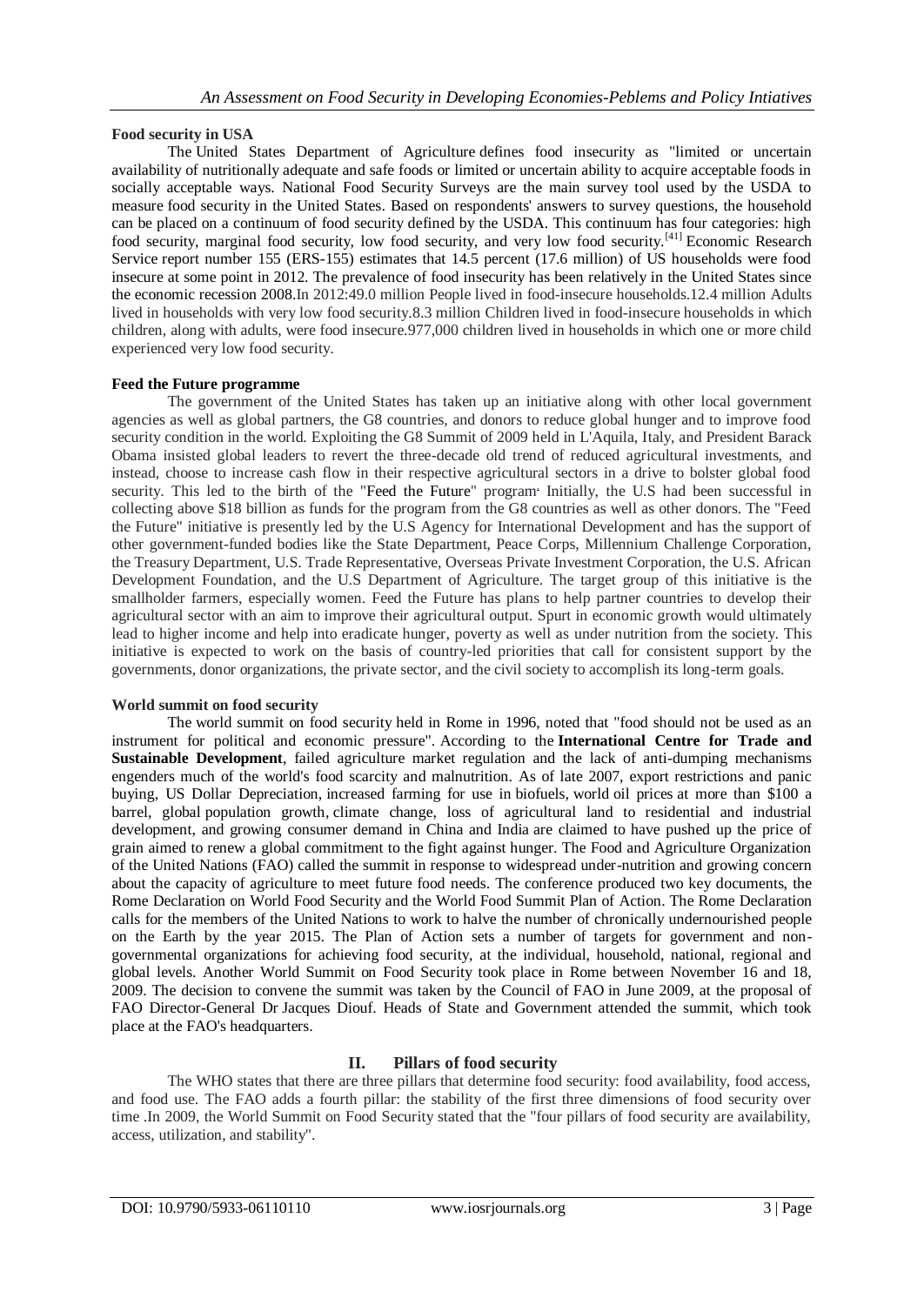## **Availability**

Food availability relates to the supply of food through production, distribution, and exchange is determined by a variety of factors including [land ownership](http://en.wikipedia.org/wiki/Land_ownership) and use; soil management; crop selection, breeding, and management; livestock breeding and management; and harvesting. Crop production can be impacted by changes in rainfall and temperatures. The use of land, water, and energy to grow food often competes with other uses, which can affect food production. Land used for agriculture can be used for urbanization or lost to desertification, salinization, and soil erosion due to unsustainable agricultural practices. Crop production is not required for a country to achieve food security. Nations don't have to have the natural resources required to produce crops in order to achieve food security, as seen in the examples of Japan<sup>1</sup> and Singapore. Because food consumers outnumber producers in every country, food must be distributed to different regions or nations. [Food](http://en.wikipedia.org/wiki/Food_distribution)  [distribution](http://en.wikipedia.org/wiki/Food_distribution) involves the storage, processing, transport, packaging, and marketing of food. Food-chain infrastructure and storage technologies on farms can also impact the amount of food wasted in the distribution process. Poor transport infrastructure can increase the price of supplying water and fertilizer as well as the price of moving food to national and global markets. Around the world, few individuals or households are continuously self-reliant for food. This creates the need for a bartering, exchange, or cash economy to acquire food. The exchange of food requires efficient trading systems and market institutions, which can have an impact on food security. Per capita world food supplies are more than adequate to provide food security to all, and thus food accessibility is a greater barrier to achieving food security.

#### **Access**

Goats are an important part of the solution to global food security because they are fairly low maintenance and easy to rise and farm. Food access refers to the affordability and allocation of food, as well as the preferences of individuals and households. The UN Committee on Economic, Social, and Cultural Rights noted that the causes of [hunger](http://en.wikipedia.org/wiki/Hunger) and [malnutrition](http://en.wikipedia.org/wiki/Malnutrition) are often not a scarcity of food but an inability to access available food, usually due to poverty. Poverty can limit access to food, and can also increase how vulnerable an individual or household is to food price spikes. Access depends on whether the household has enough income to purchase food at prevailing prices or has sufficient land and other resources to grow its own food. Households with enough resources can overcome unstable harvests and [local food](http://en.wikipedia.org/wiki/Local_food) shortages and maintain their access to food.

There are two distinct types of access to food: direct access, in which a household produces food using human and material resources, and economic access, in which a household purchases food produced elsewhere. Location can affect access to food and which type of access a family will rely on .The assets of a household, including income, land, products of labor, inheritances, and gifts can determine a household's access to food. However, the ability to access to sufficient food may not lead to the purchase of food over other materials and services Demographics and education levels of members of the household as well as the gender of the household head determine the preferences of the household, which influences the type of food that are purchased. A household's access to enough and nutritious food may not assure adequate food intake of all household members, as intrahousehold food allocation may not sufficiently meet the requirements of each member of the household. The [USDA](http://en.wikipedia.org/wiki/USDA) adds that access to food must be available in socially acceptable ways, without, for example, resorting to emergency food supplies, scavenging, stealing, or other coping strategies

#### **Utilization**

The final pillar of food security is food utilization, which refers to the metabolism of food by individuals once food is obtained by a household, a variety of factors impact the quantity and quality of food that reaches members of the household. In order to achieve food security, the food ingested must be safe and must be enough to meet the physiological requirements of each individual. [Food safety](http://en.wikipedia.org/wiki/Food_safety) impacts food utilization, and can by impacted by the preparation, processing, and cooking of food in the community and household, Nutritional value of the household determine [food choice.](http://en.wikipedia.org/wiki/Food_choice) Access to healthcare is another determinant of food utilization, since the health of individuals controls how the food is metabolized For example, intestinal parasites can take nutrients from the body and decrease food utilization. Sanitation can also decrease the occurrence and spread of diseases that can affect food utilization. Education about nutrition and food preparation can impact food utilization and improve this pillar of food security.

#### **Stability**

Food stability refers to the ability to obtain food over time. Food security can be transitory, seasonal, or chronic. In transitory food insecurity, food may be unavailable during certain periods of time .At the food production level, [natural disasters](http://en.wikipedia.org/wiki/Natural_disasters) and drought result in crop failure and decreased food availability. Civil conflicts can also decrease access to food. Instability in markets resulting in food-price spikes can cause transitory food insecurity. Other factors that can temporarily cause food insecurity are loss of employment or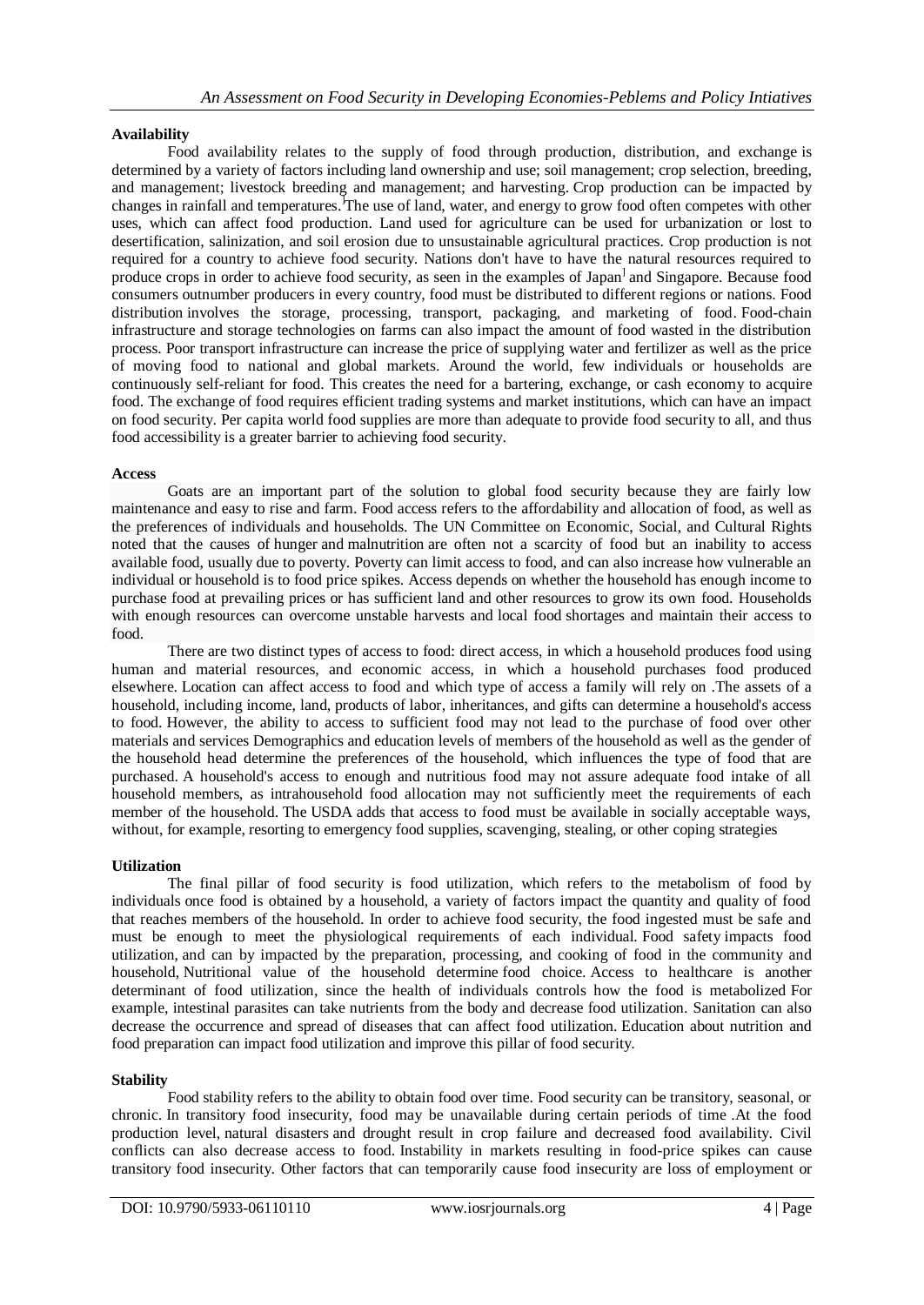productivity, which can be caused by illness. Seasonal food insecurity can result from the regular pattern of growing seasons in food production. Chronic (or permanent) food insecurity is defined as the long-term, persistent lack of adequate food. In this case, households are constantly at risk of being unable to acquire food to meet the needs of all members. Chronic and transitory food insecurity is linked, since the reoccurrence of transitory food security can make households more vulnerable to chronic food insecurity.

## **III. Effects of food security**

"Famine and hunger are both rooted in food insecurity. Chronic food insecurity translates into a high degree of vulnerability to famine and hunger; ensuring food security presupposes elimination of that vulnerability."

#### **Stunting and chronic nutritional deficiencies [\(Malnutrition\)](http://en.wikipedia.org/wiki/Malnutrition)**

Many countries experience ongoing food shortages and distribution problems. These result in chronic and often widespread hunger amongst significant numbers of people. [Human populations](http://en.wikipedia.org/wiki/Human_population) can respond to chronic [hunger](http://en.wikipedia.org/wiki/Hunger) and [malnutrition](http://en.wikipedia.org/wiki/Malnutrition) by decreasing body size, known in medical terms as [stunting](http://en.wikipedia.org/wiki/Stunted_growth) or stunted growth. This process starts in utero if the mother is malnourished and continues through approximately the third year of life. It leads to higher infant and child mortality, but at rates far lower than during famines. Once stunting has occurred, improved nutritional intake after the age of about two years is unable to reverse the damage. Stunting itself can be viewed as a coping mechanism, bringing body size into alignment with the calories available during adulthood in the location where the child is born. Limiting body size as a way of adapting to low levels of energy (calories) adversely affects health in three ways:

**1**. Premature failure of vital organs during adulthood. For example, a 50-year-old individual might die of heart failure because his/her heart suffered structural defects during early development**; 2**.Stunted individuals suffer a higher rate of disease and illness than those who have not undergone stunting **3.** Severe malnutrition in early childhood often leads to defects in cognitive development.

## **IV. Challenges to achieving food security**

**Global water crisis;** Water, which are already spurring heavy grain imports in numerous smaller countries, may soon do the same in larger countries, such as China or India. The [water tables](http://en.wikipedia.org/wiki/Water_table) are falling in scores of countries (including northern China, the US, and India) due to widespread over pumping using powerful diesel and electric pumps. Other countries affected include Pakistan, Afghanistan, and Iran. This will eventually lead to [water scarcity](http://en.wikipedia.org/wiki/Water_scarcity) and cutbacks in grain harvest. Even with the over pumping of its [aquifers,](http://en.wikipedia.org/wiki/Aquifers) China is developing a grain deficit When this happens, it will almost certainly drive grain prices upward. Most of the 3 billion people projected to be born worldwide by mid-century will be born in countries already experiencing [water shortages.](http://en.wikipedia.org/wiki/Water_shortages) After China and India, there is a second tier of smaller countries with large water deficits – Afghanistan, Algeria, Egypt, Iran, Mexico, and Pakistan. Four of these already import a large share of their grain.

Regionally, [Sub-Saharan Africa](http://en.wikipedia.org/wiki/Water_scarcity_in_Africa) has the largest number of water-stressed countries of any other place on the globe and as of an estimated 800 million people who live in Africa, 300 million live in a water stressed environment. It is estimated that by 2030, 75 million to 250 million people in [Africa](http://en.wikipedia.org/wiki/Water_scarcity_in_Africa) will be living in areas of high water stress, which will likely displace anywhere between 24 million and 700 million people as conditions become increasingly unlivable. Because the majority of Africa remains dependent on an agricultural lifestyle and 80% to 90% of all families in rural Africa rely upon producing their own food water scarcity translates to a loss of food securityh. A 2010 report concluded that the industry is not sustainable and accuses investors, including the World Bank, of failing to take proper responsibility for the impact of their decisions on the water resources of poorer countries. Diverting water from the headwaters of the [Ica](http://en.wikipedia.org/wiki/Ica_River) River to asparagus fields has also led to a water shortage in the mountain region of Huancavelica, where indigenous communities make a marginal living herding

**Land degradation [\(Desertification\)](http://en.wikipedia.org/wiki/Desertification);** Intensive farming often leads to a vicious cycle of exhaustion of soil fertility and decline of agricultural yields. Approximately 40% of the world's agricultural land is seriously degraded. In Africa, if current trends of soil degradation continue the continent might be able to feed just 25% of its population by 2025, according to [UNU's](http://en.wikipedia.org/wiki/United_Nations_University) Ghana-based Institute for Natural Resources in Africa.

**Climate change and Agriculture;** Extreme events, such as droughts and floods, are forecast to increase as climate change takes hold. Ranging from overnight floods to gradually worsening droughts, these will have a range of impacts on the agricultural sector. By 2040, almost the entire Nile region, which once included large areas of irrigated agricultural land, is expected to become hot desert where cultivation is impossible due to water limitation According to the [Climate & Development owledge Network](http://en.wikipedia.org/wiki/Climate_%26_Development_Knowledge_Network) report Managing Climate Extremes and Disasters in the Agriculture Sectors: Lessons from the IPCC SREX Report, the impacts will include changing productivity and livelihood patterns, economic losses, and impacts on infrastructure, markets and food security. Food security in future will be linked to our ability to adapt agricultural systems to extreme events. For example,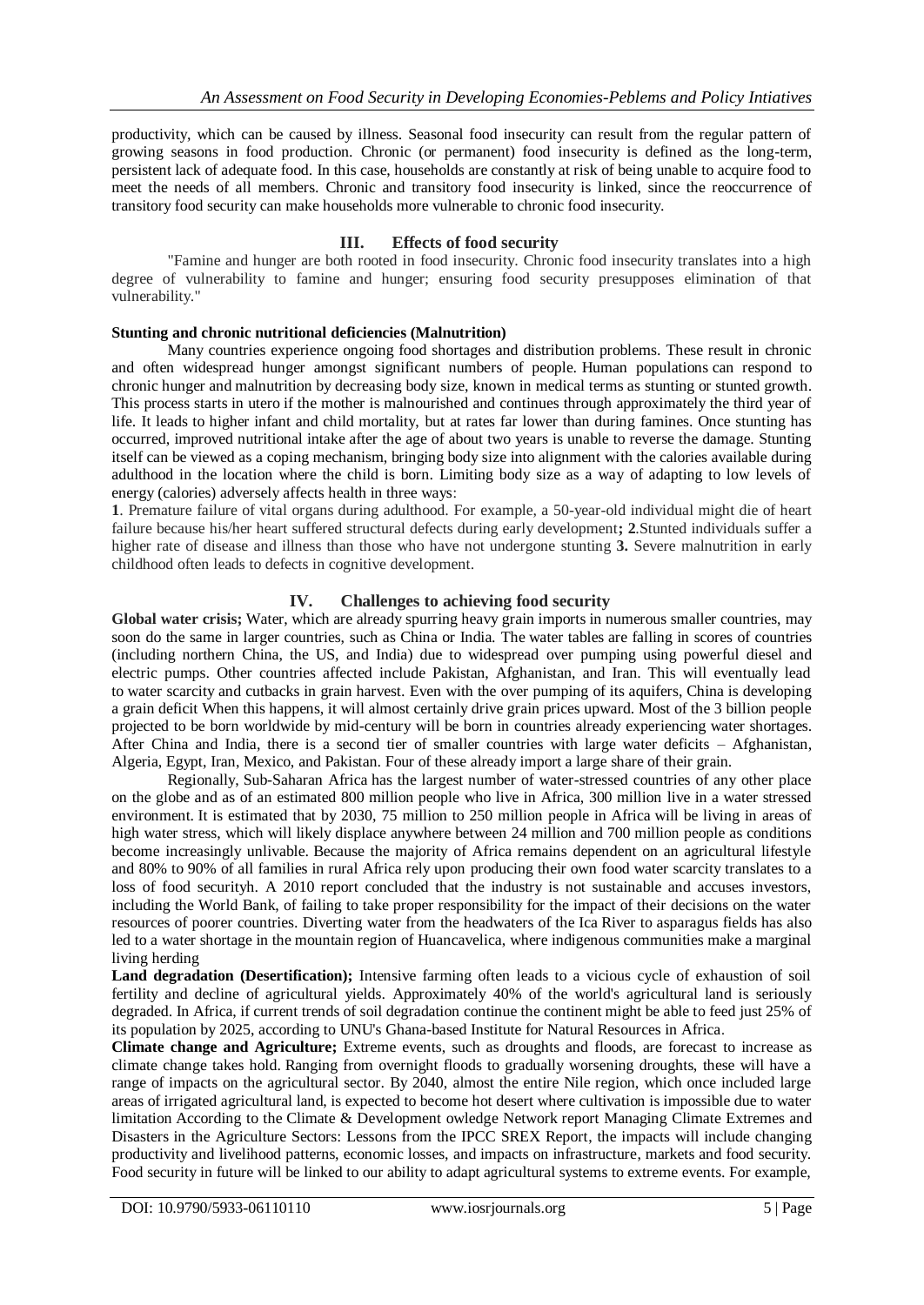the Garifuna women in [Honduras](http://en.wikipedia.org/wiki/Honduras) are helping to ensure food security locally by reviving and improving production of traditional root crops, building up traditional methods of soil conservation, carrying out training in organic composting and pesticide use and creating the first Garifuna farmers' market. Sixteen towns have worked together to establish tool and seed banks. Efforts to plant wild fruit trees along the coast are helping to prevent [soil erosion.](http://en.wikipedia.org/wiki/Soil_erosion) The aim is to reduce the communities' vulnerability to the hazards of shifting weather patterns

Approximately 2.4 billion people live in the [drainage basin](http://en.wikipedia.org/wiki/Drainage_basin) of the Himalayan rivers India, China, Pakistan, Afghanistan, Bangladesh, Nepal and [Myanmar](http://en.wikipedia.org/wiki/Myanmar) could experience floods followed by severe droughts in coming decades. In India alone, the Ganges provides water for drinking and farming for more than 500 million people. The west coast of North America, which gets much of its water from glaciers in mountain ranges such as the [Rocky Mountains](http://en.wikipedia.org/wiki/Rocky_Mountains) and [Sierra Nevada,](http://en.wikipedia.org/wiki/Sierra_Nevada_(U.S.)) also would be affected. Glaciers aren't the only worry that the developing nations have; [sea level](http://en.wikipedia.org/wiki/Sea_level_rise) is reported to rise as climate change progresses, reducing the amount of land available for agriculture. In other parts of the world, a big effect will be low yields of grain according to the World Food Trade Model, specifically in the low latitude regions where much of the developing world is located. From this the price of grain will rise, along with the developing nations trying to grow the grain. Due to this, every 2–2.5% price hike will increase the number of hungry people by 1% Low crop yields are just one of the problem facing farmers in the low latitudes and tropical regions. The timing and length of the growing seasons, when farmers plant their crops, are going to be changing dramatically, per the USDA, due to unknown changes in soil temperature and moisture conditions.

**Agricultural diseases;** Diseases affecting livestock or crops can have devastating effects on food availability especially if there are no contingency plans in place. For example, [Ug99,](http://en.wikipedia.org/wiki/Ug99) a lineage of wheat [stem rust](http://en.wikipedia.org/wiki/Stem_rust) which can cause up to 100% crop losses, is present in wheat fields in several countries in Africa and the [Middle East](http://en.wikipedia.org/wiki/Middle_East) and is predicted to spread rapidly through these regions and possibly further afield, potentially causing a wheat production disaster that would affect food security worldwide. The [genetic diversity](http://en.wikipedia.org/wiki/Genetic_diversity) of the [crop wild relatives](http://en.wikipedia.org/wiki/Crop_wild_relatives) of wheat can be used to improve modern varieties to be more resistant to rust. In their [centers of origin](http://en.wikipedia.org/wiki/Centers_of_origin) wild wheat plants are screened for resistance to rust, then their genetic information is studied and finally wild plants and modern varieties are crossed through means of modern plant in order to transfer the resistance genes from the wild plants to the modern varieties.

**Dictatorship and kleptocracy [\(Political corruption\)](http://en.wikipedia.org/wiki/Political_corruption);** Nobel Prize-winning economist [Amartya Sen](http://en.wikipedia.org/wiki/Amartya_Sen) has observed that "there is no such thing as an apolitical food problem." While drought and other naturally occurring events may trigger famine conditions, it is government action or inaction that determines its severity, and often even whether or not a famine will occur. The 20th century is full of examples of governments undermining the food security of their own nations–sometimes intentionally. When governments come to power by force or rigged elections, and not by way of fair and open elections, their base of support is often narrow and built upon [cronyism](http://en.wikipedia.org/wiki/Cronyism) and [patronage.](http://en.wikipedia.org/wiki/Patronage) Under such conditions "The distribution of food within a country is a political issue. Governments in most countries give priority to urban areas, since that is where the most influential and powerful families and enterprises are usually located. The government often neglects subsistence farmers and rural areas in general. The more remote and underdeveloped the area the less likely the government will be to effectively meet its needs. Many agrarian policies, especially the pricing of agricultural commodities, discriminate against rural areas. Governments often keep prices of basic grains at such artificially low levels that subsistence producers cannot accumulate enough capital to make investments to improve their production. Thus, they are effectively prevented from getting out of their precarious situation

As pointed out by [William Bernstein](http://en.wikipedia.org/wiki/William_Bernstein) in his book The Birth of Plenty: "Individuals without property are susceptible to starvation, and it is much easier to bend the fearful and hungry to the will of the state. If a [farmer's] property can be arbitrarily threatened by the state, that power will inevitably be employed to intimidate those with divergent political and religious opinions."

**Food sovereignty;**The approach known as [food sovereignty](http://en.wikipedia.org/wiki/Food_sovereignty) views the business practices of multinational corporations as a form of neocolonialism. It contends that multinational corporations have the financial resources available to buy up the agricultural resources of impoverished nations, particularly in the tropics. They also have the political clout to convert these resources to the exclusive production of [cash crops](http://en.wikipedia.org/wiki/Cash_crops) for sale to [industrialized nations](http://en.wikipedia.org/wiki/Industrialized_nations) outside of the tropics, and in the process to squeeze the poor off of the more productive lands.<sup>[1</sup> Under this view [subsistence farmers](http://en.wikipedia.org/wiki/Subsistence_farming) are left to cultivate only lands that are so marginal in terms of productivity as to be of no interest to the multinational corporations. Likewise, food sovereignty holds it to be true that communities should be able to define their own means of production and that food is a basic human right. With several multinational corporations now pushing agricultural technologies on developing countries, technologies that include improved seeds, chemical fertilizers, and pesticides, crop production has become an increasingly analyzed and debated issue. Many communities calling for food sovereignty are protesting the imposition of Western technologies on to their indigenous systems and agency.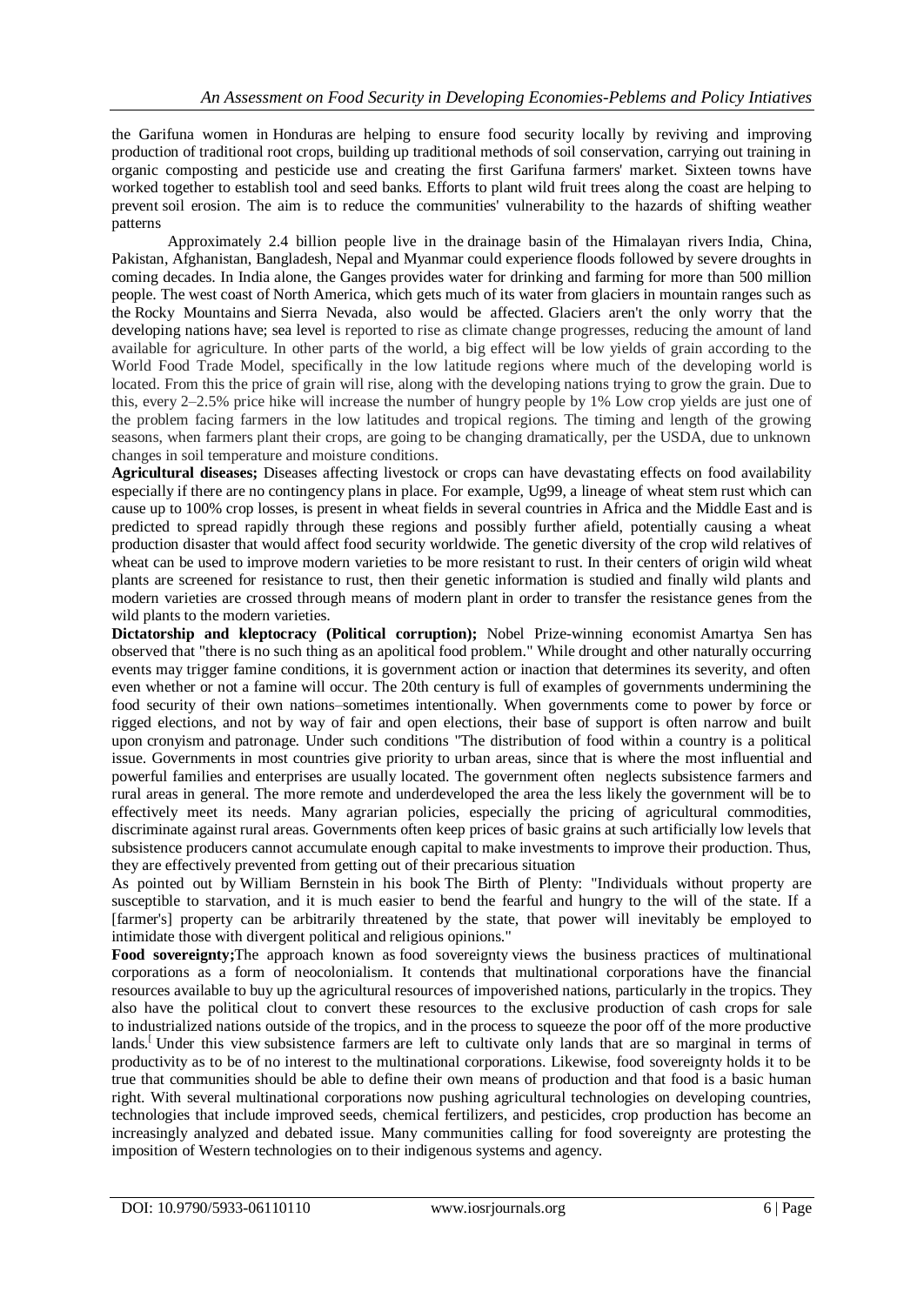## **V. Risks to Food Security**

**Population growth**; Current UN projections show a continued increase in population in the near future (but a steady decline in the population growth rate), with the global population expected to reach between 8.3 and 10.9 billion by 2050. UN Population Division estimates for the year 2150 range between 3.2 and 24.8 billion; mathematical modeling supports the lower estimate. Some analysts have questioned the sustainability of further world population growth, highlighting the growing pressures on the environment, global food supplies, and energy resources. Solutions for feeding the nine billion in the future are being studied and documented. One out of every seven people on our planet goes to sleep hungry. People are suffering due to overpopulation, 25,000 people die of malnutrition and hunger related diseases every day.

**Fossil fuel dependence: [Agriculture and petroleum](http://en.wikipedia.org/wiki/Agriculture#Agriculture_and_petroleum)** ; While agricultural output increased as a result of the [Green Revolution,](http://en.wikipedia.org/wiki/Green_Revolution) the energy input into the process (that is, the energy that must be expended to produce a crop) has also increased at a greater rate, so that the ratio of crops produced to energy input has decreased over time. Green Revolution techniques also heavily rely on chemical [fertilizers,](http://en.wikipedia.org/wiki/Fertilizers) pesticides and [herbicides,](http://en.wikipedia.org/wiki/Herbicides) some of which must be developed from fossil fuels, making agriculture increasingly reliant on petroleum products. Between 1950 and 1984, as the Green Revolution transformed agriculture around the globe, world grain production increased by 250%. The energy for the Green Revolution was provided by [fossil](http://en.wikipedia.org/wiki/Fossil_fuels) fuels in the form of [fertilizers](http://en.wikipedia.org/wiki/Fertilizers) (natural gas)[,pesticides](http://en.wikipedia.org/wiki/Pesticides) (oil), and [hydrocarbon](http://en.wikipedia.org/wiki/Hydrocarbon) fueled irrigation. David Pimentel, professor of ecology and agriculture at [Cornell University,](http://en.wikipedia.org/wiki/Cornell_University) and Mario Giampietro, senior researcher at the National Research Institute on Food and Nutrition (INRAN), place in their study Food, Land, Population and the U.S. Economy the maximum [U.S. population](http://en.wikipedia.org/wiki/U.S._population) for a [sustainable economy](http://en.wikipedia.org/wiki/Sustainability) at 200 million. To achieve a sustainable economy and avert disaster, the United States must reduce its population by at least one-third, and world population will have to be reduced by two-thirds, says the study.The authors of this study believe that the mentioned agricultural crisis will only begin to impact us after 2020, and will not become critical until 2050. The oncoming [peaking of](http://en.wikipedia.org/wiki/Peak_oil)  [global oil](http://en.wikipedia.org/wiki/Peak_oil) production (and subsequent decline of production), along with the peak of North American natural gas production will very likely precipitate this agricultural crisis much sooner than expected. Geologist [Dale Allen](http://en.wikipedia.org/wiki/Dale_Allen_Pfeiffer)  [Pfeiffer](http://en.wikipedia.org/wiki/Dale_Allen_Pfeiffer) claims that coming decades could see spiraling food prices without relief and massive [starvation](http://en.wikipedia.org/wiki/Starvation) on a global level such as never experienced before.

**Hybridization, genetic engineering, and loss of biodiversity;** In agriculture and [animal husbandry,](http://en.wikipedia.org/wiki/Animal_husbandry) the [Green](http://en.wikipedia.org/wiki/Green_Revolution)  [Revolution](http://en.wikipedia.org/wiki/Green_Revolution) popularized the use of conventional [hybridization](http://en.wikipedia.org/wiki/Hybrid_(biology)) to increase yield by creating ["high-yielding](http://en.wikipedia.org/w/index.php?title=High-yielding_varieties&action=edit&redlink=1)  [varieties"](http://en.wikipedia.org/w/index.php?title=High-yielding_varieties&action=edit&redlink=1). Often the handful of hybridized breeds originated in developed countries and was further hybridized with local varieties in the rest of the developing world to create high yield strains resistant to local climate and diseases. Local governments and industry have been pushing hybridization which has resulted in several of the indigenous breeds becoming extinct or threatened. Disuse because of unprofitability and uncontrolled intentional and unintentional cross-pollination and crossbreeding [\(genetic pollution\)](http://en.wikipedia.org/wiki/Genetic_pollution), formerly huge gene pools of various wild and indigenous breeds has collapsed causing widespread [genetic erosion](http://en.wikipedia.org/wiki/Genetic_erosion) and genetic pollution. This has resulted in loss of genetic and [biodiversity](http://en.wikipedia.org/wiki/Biodiversity) as a whole.A [genetically modified organism](http://en.wikipedia.org/wiki/Genetically_modified_organism) (GMO) is an [organism](http://en.wikipedia.org/wiki/Organism) whose [genetic](http://en.wikipedia.org/wiki/Gene) material has been altered using the [genetic engineering](http://en.wikipedia.org/wiki/Genetic_engineering) techniques generally known as [recombinant DNA technology.](http://en.wikipedia.org/wiki/Recombinant_DNA_technology) Genetically Modified (GM) crops today have become a common source for genetic pollution, not only of wild varieties but also of other domesticated varieties derived from relatively natural hybridization. Genetic erosion coupled with genetic pollution may be destroying unique genotypes, thereby creating a hidden crisis which could result in a severe threat to our food security. Diverse genetic material could cease to exist which would impact our ability to further hybridize food crops and livestock against more resistant diseases and climatic changes.

The area sown to genetically engineered crops in developing countries is rapidly catching up with the area sown in industrial nations. According to the International Service for the Acquisition of Agri-biotech Applications (ISAAA), genetically engineered (biotech, GM) crops were grown by approximately 8.5 million farmers in 21 countries in 2005; up from 8.25 million farmers in 17 countries in 2004. However, it should be noted that the ISAAA is funded by organisations including prominent agricultural biotechnology corporations, such as Monsanto and Bayer, and there have been several challenges made to the accuracy of ISAAA's global figures. In a review of Borlaug's 2000 publication entitled Ending world hunger: the promise of biotechnology and the threat of antiscience zealotry, the authors argued that Borlang's warnings were still true in 2010, GM crops are as natural and safe as today's bread wheat, opined Dr. Borlaug, who also reminded agricultural scientists of their moral obligation to stand up to the antiscience crowd and warn policy makers that global food insecurity will not disappear without this new technology and ignoring this reality global food insecurity would make future solutions all the more difficult to achieve.—Rozwadowski and Kagale

**Intellectual property rights;**There is much debate on whether IPRs hurt or harm independent development in terms or agriculture and food production. Hartmut Meyer and Annette von Lossau describe both sides of the issue, while saying "Among scholars, the thesis that the impetus to self-determined development and the protection of intellectual property go hand in hand is disputed – to put it mildly. Many studies have concluded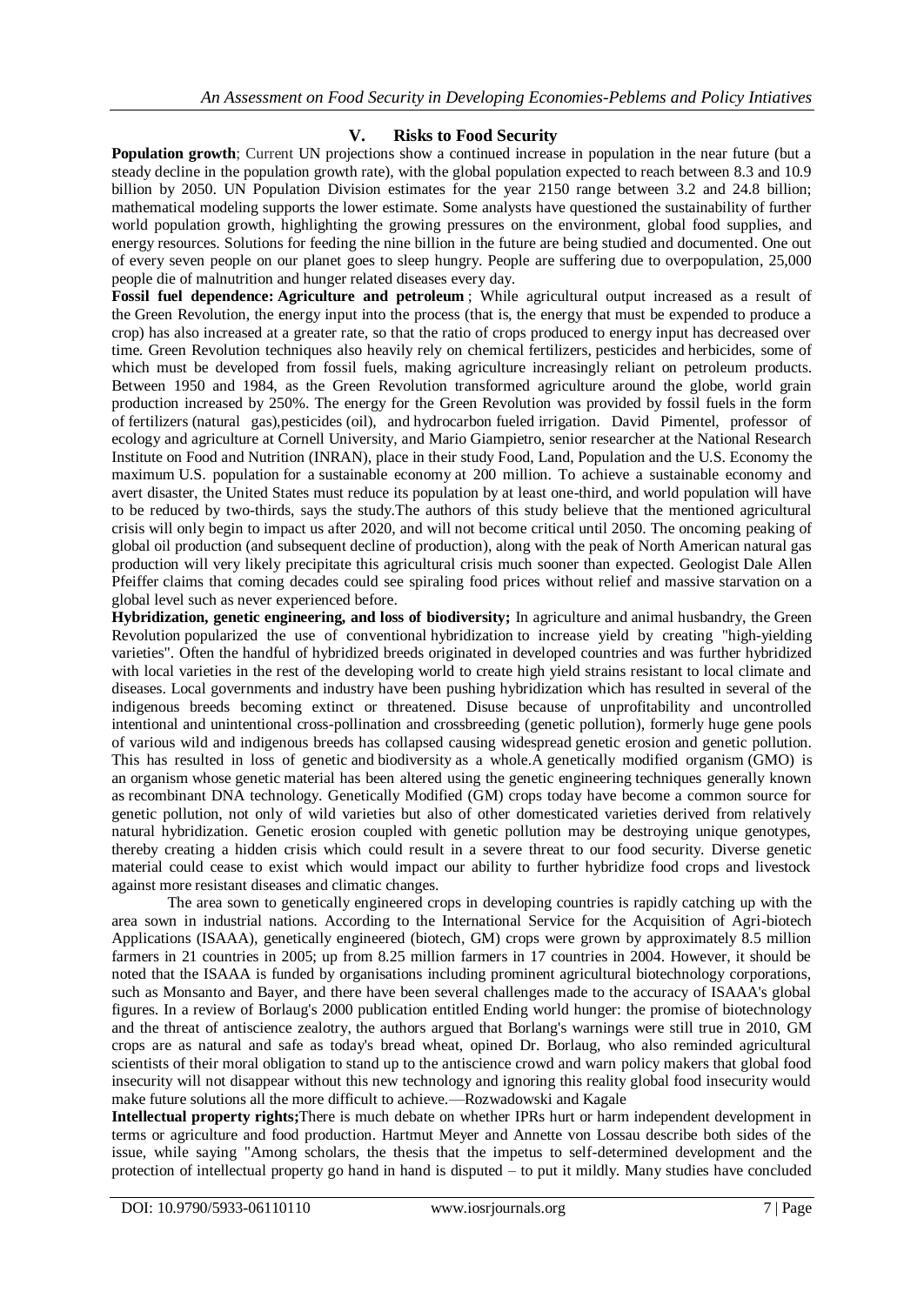that there is virtually no positive correlation between establishing self-sustained economic growth and ensuring protection of intellectual property rights.

**Price setting;** On April 30, 2008, Thailand, one of the world's biggest rice exporters, announces the project of the creation of the Organization [of Rice Exporting Countries](http://en.wikipedia.org/wiki/Organisation_of_Rice_Exporting_Countries) with the potential to develop into a price-fixing cartel for rice. It is a project to organize 21 rice exporting countries to create a homonymous organisation to control the price of rice. The group is mainly made up of Thailand, Vietnam, Cambodia, Laos and Myanmar. The organization attempts so serve the purpose of making a "contribution to ensuring food stability, not just in an individual country but also to address food shortages in the region and the world". However, it is still questionable whether this organization will serve its role as an effective rice price fixing cartel that is similar to OPEC's mechanism for managing petroleum. Economic analysts and traders said the proposal would go nowhere because of the inability of governments to cooperate with each other and control farmers' output. Moreover, countries that are involved expressed their concern, that this could only worsen the food security.

**Land use change;** China needs not less than 120 million hectares of arable land for its food security. China has recently reported a surplus of 15 million hectares. On the other side of the coin, some 4 million hectares of conversion to urban use and 3 million hectares of contaminated land have been reported as well Furthermore, a survey found that 2.5% of China's arable land is too contaminated to grow food without harm. In Europe, the conversion of agricultural soil implied a net loss of potential. But the rapid loss in the area of arable soils appears to be economically meaningless because EU is perceived to be dependent on internal food supply anymore. During the period 2000-2006 the European Union loose the 0.27% of its cropland and 0.26% of its crop productive potential. The loss of agricultural land during the same time was the highest in the Netherlands, which lost 1.57% of its crop production potential within six years. The figures are quite alarming for Cyprus (0.84%), Ireland (0.77%) and Spain (0.49%) as well In Italy, in the Emilia-Romagna plain (ERP), the conversion of 15,000 ha of agricultural soil (period 2003-2008) implied a net loss of 109,000 Mg per year of wheat, which accounts for the calories needed by 14% of ERP population (425,000 people). Such a loss in wheat production is just 0.02% of gross domestic product (GDP) of the Emilia-Romagna region which is actually a minor impact in financial terms. Additionally, the income from the new land use is often much higher than the one guaranteed by agriculture, as in the case of urbanisation or extraction of raw materials.

## **VI. Approaches for food security**

**By the United Nation;** The [UN Millennium Development Goals](http://en.wikipedia.org/wiki/UN_Millennium_Development_Goals) are one of the initiatives aimed at achieving food security in the world. The first Millennium Development Goal states that the UN "is to eradicate extreme hunger and poverty" by 2015. Olivier De Schutter, the UN Special Reporter on the Right to Food, advocates for a multidimensional approach to food security challenges. This approach emphasizes the physical availability of food; the social, economic and physical access people have to food; and the nutrition, safety and cultural appropriateness or adequacy of food.

**By the Food and Agriculture Organization;**The Food and Agriculture Organization of the United Nations stated in The State of Food Insecurity in the World 2003 states that countries that have reduced hunger often had rapid economic growth, specifically in their [agricultural sectors.](http://en.wikipedia.org/wiki/Agriculture) These countries were also characterized as having slower [population growth,](http://en.wikipedia.org/wiki/Population_growth) lower HIV rates, and higher rankings in the Index. At that time, the FAO considered addressing agriculture and population growth vital to achieving food security. In The State of Food Insecurity in the World 2012, the FAO restated its focus on [economic growth](http://en.wikipedia.org/wiki/Economic_growth) and agricultural growth to achieve food security and added a focus on the poor and on "nutrition-sensitive" growth. For example, economic growth should be used by governments to provide public services to benefit poor and hungry populations. The FAO also cited smallholders, including women, as groups that should be involved in agricultural growth to generate employment for the poor. For economic and agricultural growth to be "nutrition-sensitive", resources should be utilized to improve access to diverse diets for the poor as well as access to a safe [water supply](http://en.wikipedia.org/wiki/Water_supply) and to healthcare. The FAO has proposed a "twin track" approach to fight food insecurity that combines sustainable development and short-term hunger relief. Development approaches include investing in rural markets and rural infrastructure. The use of conditional or unconditional food or cash transfers was another approach the FAO noted. Conditional transfers could include [school feeding programs,](http://en.wikipedia.org/wiki/School_feeding_in_low-income_countries) while unconditional transfers could include general food distribution, emergency or cash transfers. A third approach is the use of [subsidies](http://en.wikipedia.org/wiki/Subsidy) as safety nets to increase the purchasing power of households. The FAO stated that "approaches should be human rights-based, target the poor, promote gender equality, enhance long-term resilience and allow sustainable graduation out of poverty.

The FAO noted that some countries have been successful in fighting food insecurity and decreasing the number of people suffering from undernourishment. Bangladesh is an example of a country that has met the Millennium Development Goal hunger target. The FAO credited growth in agricultural productivity and macroeconomic stability for the rapid economic growth in the 1990s that resulted in an increase in food security. [Irrigation systems](http://en.wikipedia.org/wiki/Irrigation_systems) were established through infrastructure development programs. Two programs,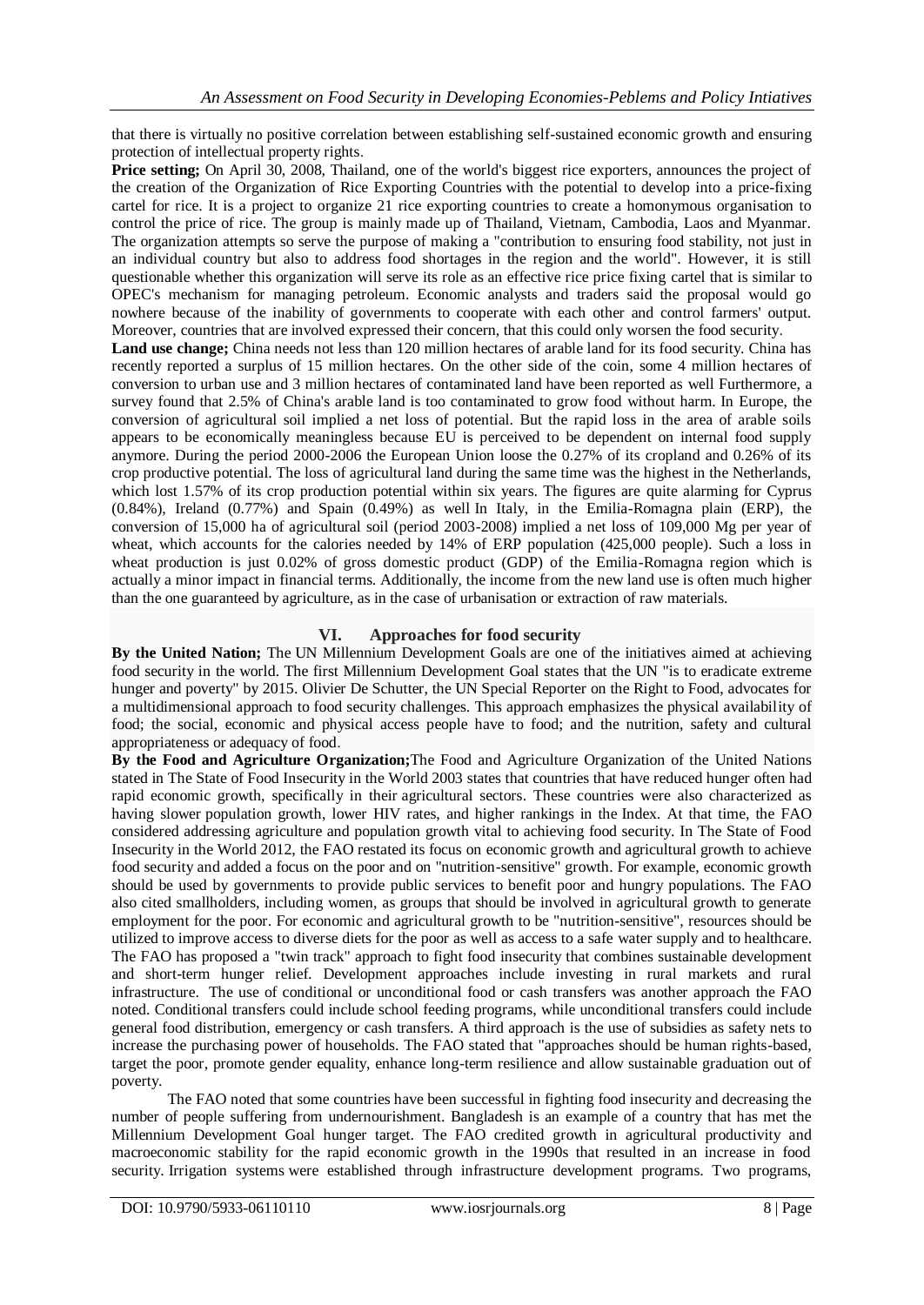Harvest Plus and the Golden Rice Project, provided [biofortified crops](http://en.wikipedia.org/wiki/Biofortification) in order to decrease micronutrient deficiencess[.World Food Day](http://en.wikipedia.org/wiki/World_Food_Day) was established on October 16, in honor of the date that the FAO was founded in 1945. On this day, the FAO hosts a variety of event at the headquarters in Rome and around the world, as well as seminars with UN officials.

### **By the World Food Programme**]



Fight Hunger: Walk the World campaign is a United Nations [World Food Programme](http://en.wikipedia.org/wiki/World_Food_Programme) initiative.

The [World Food Programme](http://en.wikipedia.org/wiki/World_Food_Programme) (WFP) is an agency of the United Nations that use[sfood aid](http://en.wikipedia.org/wiki/Food_aid) to promote food security and eradicate hunger and poverty. In particular, the WFP provides food aid to refugees and to others experiencing food emergencies. It also seeks to improve nutrition and quality of life to the most vulnerable populations and promote self-reliance. An example of a WFP program is the "Food For Assets" program in which participants work on new infrastructure, or learn new skills, that will increase food security, in exchange for food.The WFP and the Government of Kenya have partnered in the Food For Assets program in hopes of increasing the resilience of communities to shocks.

**By the United States Agency for International Development;** The [United States Agency for International](http://en.wikipedia.org/wiki/United_States_Agency_for_International_Development)  [Development](http://en.wikipedia.org/wiki/United_States_Agency_for_International_Development) (USAID) proposes several key steps to increasing [agricultural productivity](http://en.wikipedia.org/wiki/Agricultural_productivity) which is in turn key to increasing rural income and reducing food insecurity. They include:**1**. Boosting [agricultural science](http://en.wikipedia.org/wiki/Agricultural_science) and technology. Current agricultural yields are insufficient to feed the growing populations. Eventually, the rising agricultural productivity drives economic growth.**2**.Securing property rights and [access to](http://en.wikipedia.org/wiki/Access_to_finance)  [finance.](http://en.wikipedia.org/wiki/Access_to_finance)**3**.Enhancing [human capital](http://en.wikipedia.org/wiki/Human_capital) through education and improved health.**4**.Conflict prevention and resolution mechanisms and democracy and governance based on principles of accountability and transparency in public institutions and the rule of law are basic to reducing vulnerable members of society. Since the 1960s, the U.S. has been implementing a Food Stamp Program (now called the Supplemental Nutrition Assistance Program) to directly target consumers who lack the income to purchase food.

**Improving agricultural productivity to benefit the rural poor**; There are strong, direct relationships between agricultural productivity, hunger, poverty, and sustainability. Three-quarters of the world's poor live in rural areas and make their living from agriculture. Hunger and child [malnutrition](http://en.wikipedia.org/wiki/Malnutrition) are greater in these areas than in urban areas. Moreover, the higher the proportion of the rural population that obtains its income solely from subsistence farming (without the benefit of pro-poor technologies and access to markets), the higher the incidence of malnutrition. Therefore, improvements in agricultural productivity aimed at small-scale farmers will benefit the rural poor first. Food and feed crop demand is likely to double in the next 50 years, as the global population approaches nine billion. Growing sufficient food will require people to make changes such as increasing productivity in areas dependent on [rainfed agriculture;](http://en.wikipedia.org/wiki/Rainfed_agriculture) improving [soil](http://en.wikipedia.org/wiki/Soil) fertility management; expanding cropped areas; investing in [irrigation;](http://en.wikipedia.org/wiki/Irrigation) conducting agricultural trade between countries; and reducing gross food demand by influencing diets and reducing post-harvest losses.

## **VII. Conclusions**

The achievement of food security for all, and especially for the most deprived, requires Policy Coherence for Development at all levels. Coherent action should be implemented by advanced economies, emerging economies and developing countries, as well as civil society and international organizations. Without everyone pulling in the same direction, the challenge of raising incomes, ensuring sustainable and improved agricultural production and equitable consumption can never be achieved. Choices made at European level impact food availability and accessibility in LDCs. Biofuels, land grabbing, trade policies, are a few horizontal issues that need to be tackled and challenged from different points of view. Europe and the OECD hold a shared responsibility not to implement policies that counteract development. Development is related not only to southern partners and humanitarian agencies, but also to European and OECD agriculture, environment, climate and health policies. The cooperation of all these EU Directorate Generals should be welcomed and reinforced**.**

#### **References**

[1]. ["Maplecrof.com".](http://maplecroft.com/about/news/food-security.html) Maplecroft.com. Retrieved 2013-11-02. Raj Patel (20 Nov 2013). ["Raj Patel: 'Food sovereignty'](http://www.ft.com/cms/s/0/584ed992-4216-11e3-9d3c-00144feabdc0.html) is next big [idea"](http://www.ft.com/cms/s/0/584ed992-4216-11e3-9d3c-00144feabdc0.html) ([\(registration required\)](http://en.wikipedia.org/wiki/Wikipedia:Verifiability#Access_to_sources)). [Financial Times.](http://en.wikipedia.org/wiki/Financial_Times) Retrieved 17 Jan 2014.

[2]. Food and Agriculture Organization (November 1996[\)."Rome Declaration on Food Security and World Food Summit Plan of](http://www.fao.org/docrep/003/w3613e/w3613e00.htm)  [Action".](http://www.fao.org/docrep/003/w3613e/w3613e00.htm) Retrieved 26 October 2013.

<sup>[3].</sup> ["Food Security in the United States: Measuring Household Food Security".](http://en.wikipedia.org/wiki/Food_security#cite_ref-autogenerated8_4-0) USDA. Retrieved 2008-02-23.